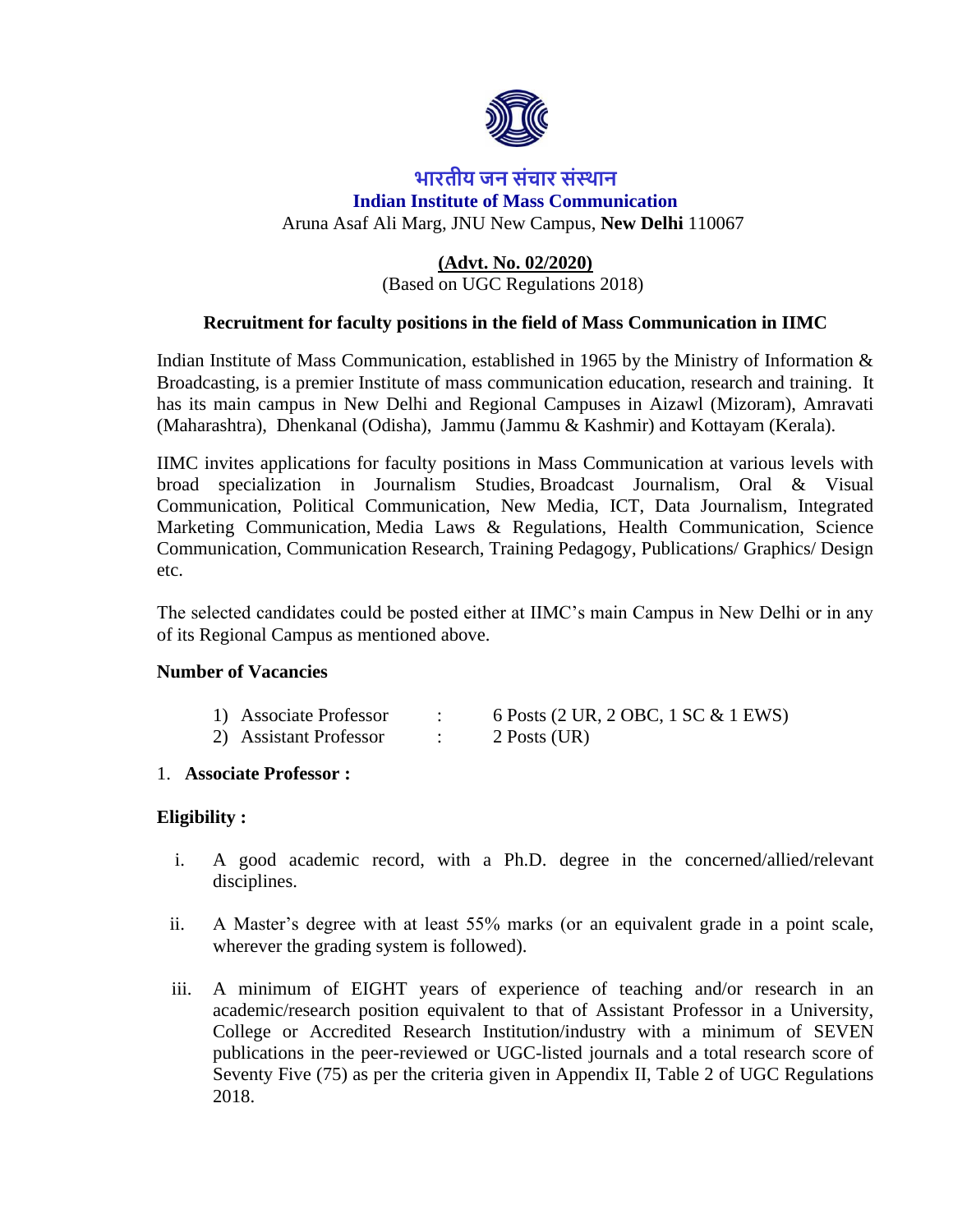#### 2. **Assistant Professor :**

### **Eligibility : (A or B)**

**A.**

- i) A Master's degree with 55% marks (or an equivalent grade in a point-scale wherever the grading system is followed) in a concerned/relevant/allied subject from an Indian University, or an equivalent degree from an accredited Foreign University.
- ii) Besides fulfilling the above qualifications, the candidate must have cleared the National Eligibility Test (NET) conducted by the UGC or the CSIR, or a similar test accredited by the UGC, like SLET/SET

# **OR**

who are or have been awarded a Ph.D. degree in accordance with the UGC (Minimum Standards and Procedure for Award of M.Phil/Ph.D. degree) Regulations, 2009 or 2016 and their amendments from time to time as the case may be exempted from NET/SLET/SET :

Provided : the candidates registered for the Ph.D. programme prior to July 11, 2019, shall be governed by the provisions of the then existing Ordinances/Bye-laws/Regulations of the Institution awarding the degree and such Ph.D. candidates shall be exempted from the requirement of NET/SLET/SET for Universities/Colleges/Institutions subject to the fulfillment of the following conditions :

- a. The Ph.D. degree of the candidate has been awarded in a regular mode ;
- b. The Ph.D. thesis has been evaluated by at least two external examiners;
- c. An open Ph.D. viva voce of the candidate has been conducted;
- d. The candidate has published two research papers from his/her Ph.D. work, out of which at least one is in a referred journal;
- e. The candidate has presented at least two papers based on his/her Ph.D. work in conference/seminars sponsored/funded/supported by the UGC/ICSSR/CSIR or any similar agency.

*Note : NET/SLET/SET shall also not be required for such Masters Programmes in disciplines for which NET/SLET/SET is not conducted by the UGC, CSIR or similar test accredited by the UGC, like SLET/SET.*

# **OR**

**B**. The Ph.D. degree has been obtained from a foreign university/institution with a ranking among top 500 in the World University Ranking (at any time) by any one of the following: (i) Quacquarelli Symonds (QS) (ii) the Times Higher Education (THE) or (iii) the Academic Ranking of World Universities (ARWU) of the Shanghai Jiao Tong University (Shanghai).

*Note : The Academic score as specified in Appendix II(Table 3A) for Universities in UGC Regulations 2018 shall be considered for short-listing of the candidates for interview only, and the selections shall be based only on the performance in the interview.*